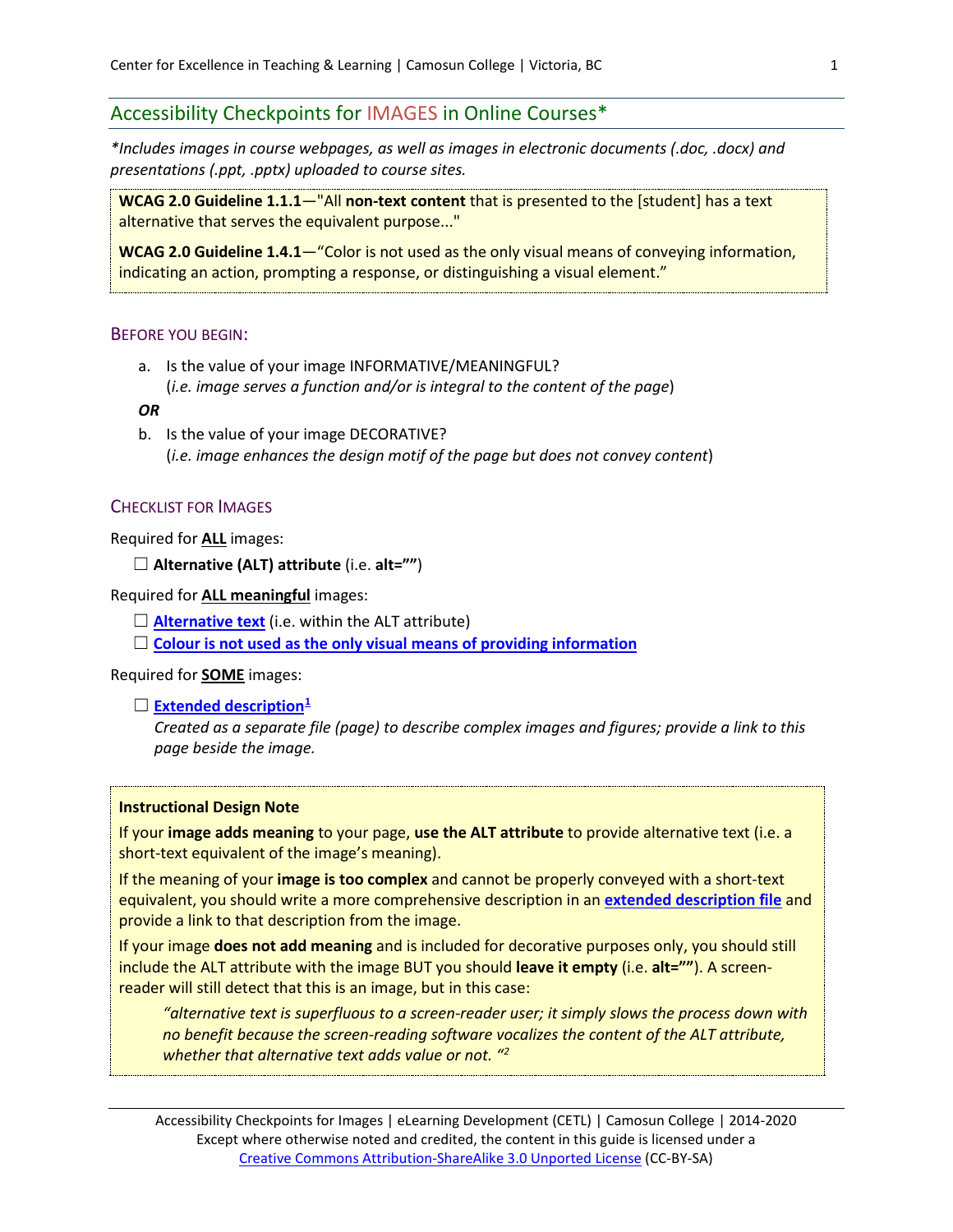Center for Excellence in Teaching & Learning | Camosun College | Victoria, BC 2

# <span id="page-1-1"></span>ALTERNATIVE TEXT (ALT)

### *1. Why do you need ALT text?*

Alternative text provides students access to the content when he/she:

- Is blind or has low vision. *ALT text is read by screen readers in place of images.*
- Has a form of cognitive disability. *ALT text can help clarify or describe the concept/s being conveyed by the image.*
- Has chosen not to view or load images (e.g. is accessing material on mobile device/Smartphone/etc.) *ALT text displays in place of unloaded images.*

## *2. What should you include in ALT text descriptions?*

What would your web page look like if the images didn't load? Try writing alternative text for each image that would work as a replacement and "**performs the same function as the image**"[3](#page-6-2) . **Alternative text must convey the content and functionality of an image** and should rarely be a description of the image (e.g. *ALT="photo of cat"*). Rather than providing what the image looks like, **ALT text** should convey what the content of the image is and what it does.<sup>[4](#page-6-3)</sup>

## *3. Check Point – Is your ALT text description:*

□ An **accurate and concise** equivalent to the information in the image/graphic? *Typical maximum: 1-2 short sentences*.

☐ Providing information about the **function of the image** (if relevant)? *If your image is hyperlinked to another page or resource, this functional information needs to be included in your ALT text. (E.g. alt="Assignment Rubric: PDF file")*

#### ☐ Providing only information that is **NOT redundant**?

*ALT text descriptions should not provide the same information as adjacent text. If content of the image is presented in the surrounding text of the page, an empty ALT attribute (alt="") will suffice.[5](#page-6-4)*

- ☐ Providing **NECESSARY information?** *ALT text description should not include phrases like "image of…" or "graphic of..." to describe the image; screen readers will already identify the object as an image.*
- <span id="page-1-0"></span>☐ Describing a **purely decorative image?** *In most cases, if an image has been included solely for ornamental purposes, an empty ALT attribute (alt="") will suffice.*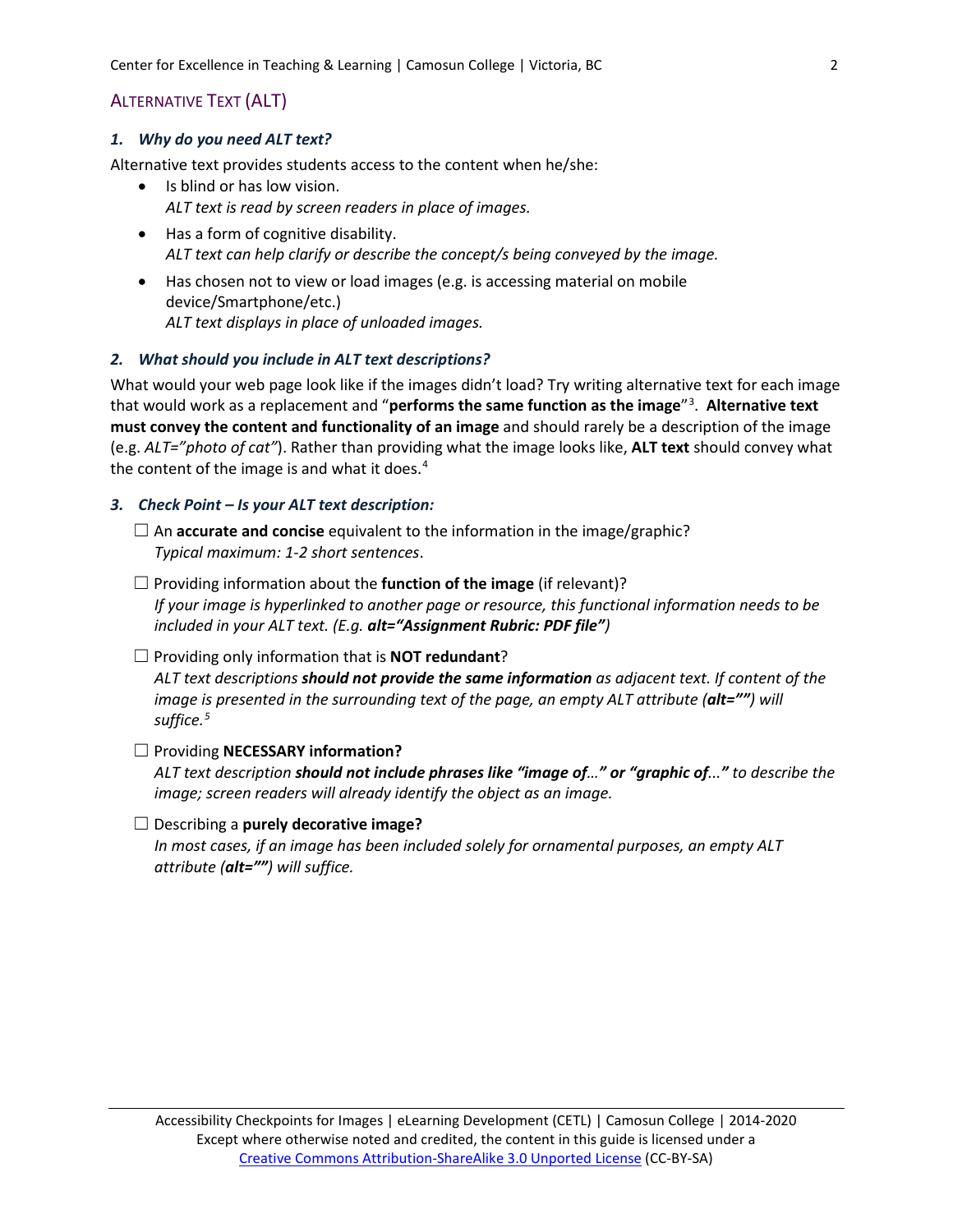## USE OF COLOUR

#### *1. Why should you not rely on colour alone to convey information in your course materials?*

Additional visual cues provide students access to the content when he/she:

- Is colour blind and cannot differentiate between certain colours.
- Is using a device with monochrome display.
- Has poor contrast vision.

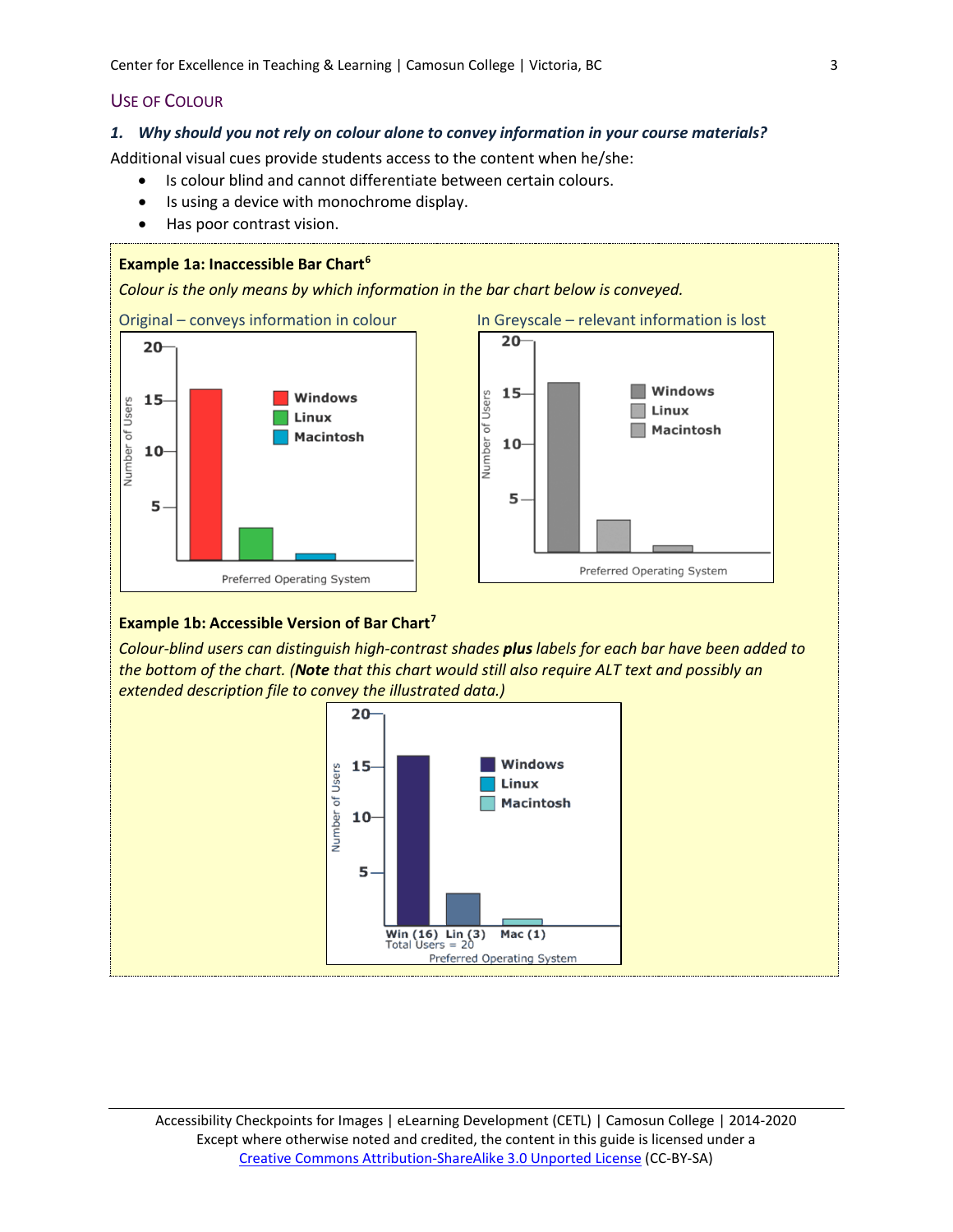## USE OF COLOUR (*CONTINUED*)

*2. Check Point – Is colour in your course materials and images:* 

#### ☐ **One of several means of conveying information**?

<span id="page-3-0"></span>*If the point you are making depends on colour to be understood, you may need to edit your image or formatting so that concepts presented in the visuals are not lost to those who are colour blind or who require high contrast between colours.*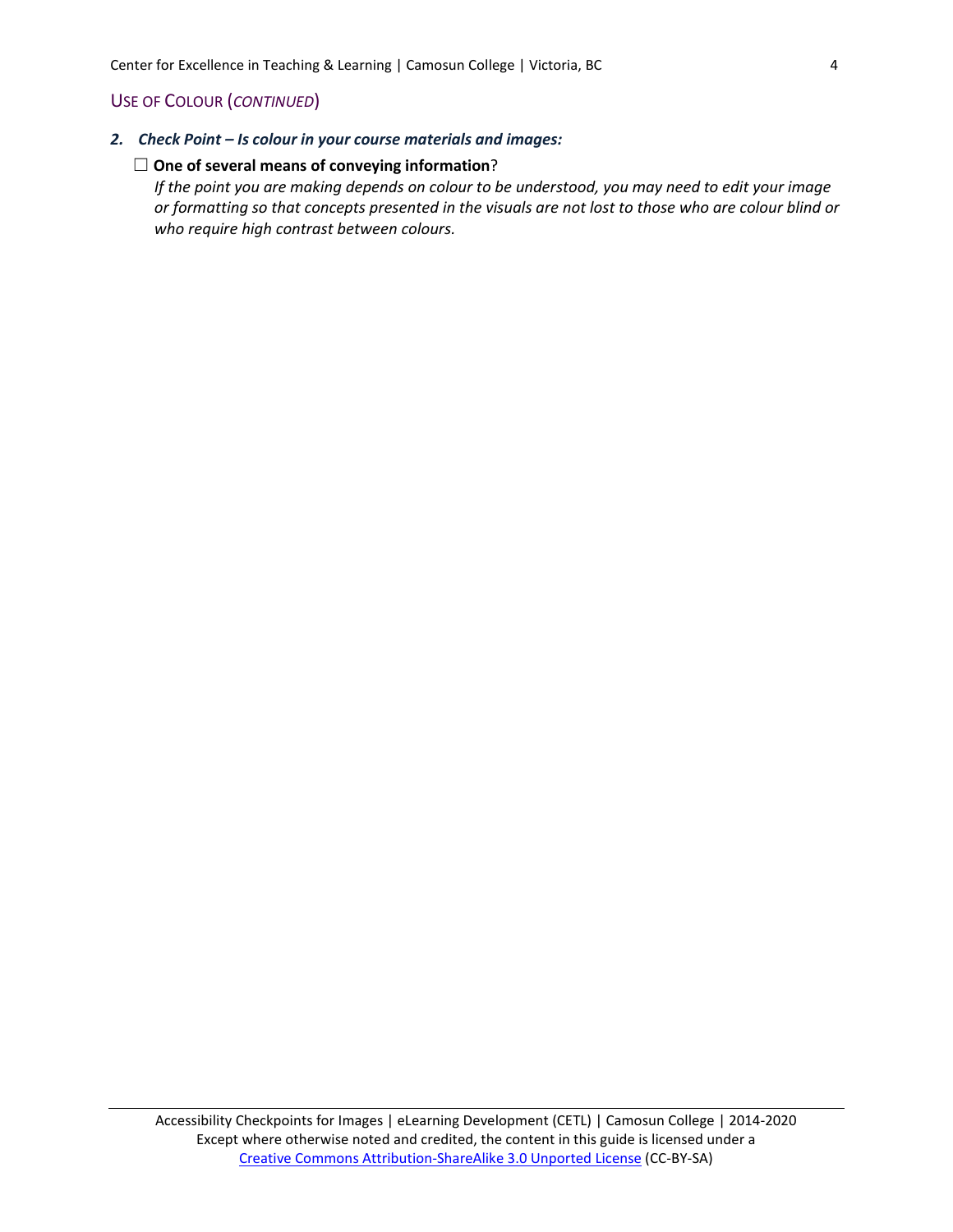## EXTENDED DESCRIPTION

Some images (e.g. illustrations of charts and graphs) are too complex to be described with succinct ALT text. In these cases, you should either provide context details in the text surrounding the image **OR** provide a link to direct students to a longer, text-based description located on a separate page.

## *Extended Descriptions & LONGDESC Attribute: What does this mean? What would this look like?*

With older web standards, direction for screen-readers to the separate "extended description" file for a complex image was provided within the LONGDESC attribute. In HTML 5, the LONGDESC attribute is not fully supported; we recommend including an adjacent and visible link to the extended description page in addition to or in place of the LONGDESC reference.

#### **Example: Bar Chart with link to extended description**

*The "behind the scenes" HTML code , including both LONGDESC attribute and accompanying link:*

<IMG SRC="os-chart.gif" ALT="Bar chart illustrating users' operating system preferences" **LONGDESC="os-chart.html"**><br />

**<A HREF="os-chart.html" TITLE="Bar chart details">Text description of chart details</a>**



<span id="page-4-0"></span>*The following extended description would be located on a new web page/file [os-chart.html], accessed by your "Text description…." link.*

## Text Description of Bar Chart

This bar chart illustrates the results of a survey in which 20 users were asked to identify their preferred operating system. These preferences broke down as follows:

- 16 preferred Windows
- 3 preferred Linux
- 1 preferred Mac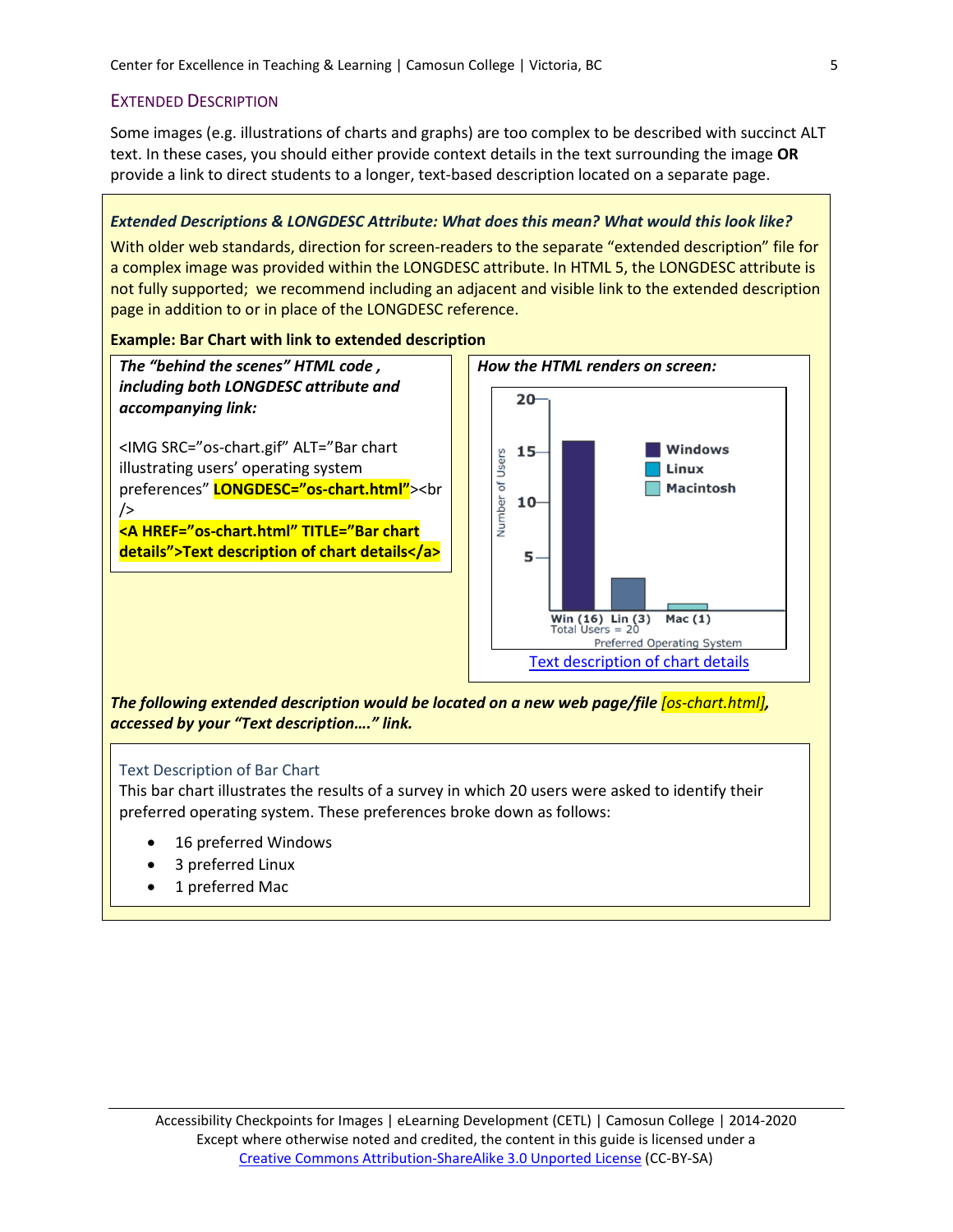## EXTENDED DESCRIPTION (*CONTINUED*)

## *1. Why would you need an extended description?*

Extended descriptions are used when the amount of text required to fully explain the context of the image is [too long for ALT text.](#page-1-1) Extended descriptions of complex images provide students access to the content when he/she:

- Is blind or has low vision. *Text is read by screen readers in place of complex images (e.g. image-renderings of charts, graphs, etc.)*
- Has a form of cognitive disability. *Text descriptions of complex images can help clarify or describe the concept/s being conveyed by the image.*

## *2. Check Point – Is your extended description:*

- ☐ An **accurate** equivalent to the information in the image/graphic? *Your extended description supports your ALT text – it just conveys the content and intent of the image in an amount of detail that is too long to be captured in ALT text.*
- ☐ Providing only information that is **NOT redundant**?

*If the equivalent text for your complex image is already presented in the context of the page (i.e.in the text surrounding or adjacent to your image), you do not need to provide this same information as an extended description on a separate page.* 

## ☐ Easily accessed via a **link adjacent to your complex image**?

*Alternatively, you may choose to hyperlink the image itself to the separate page on which you have provided your extended description*.